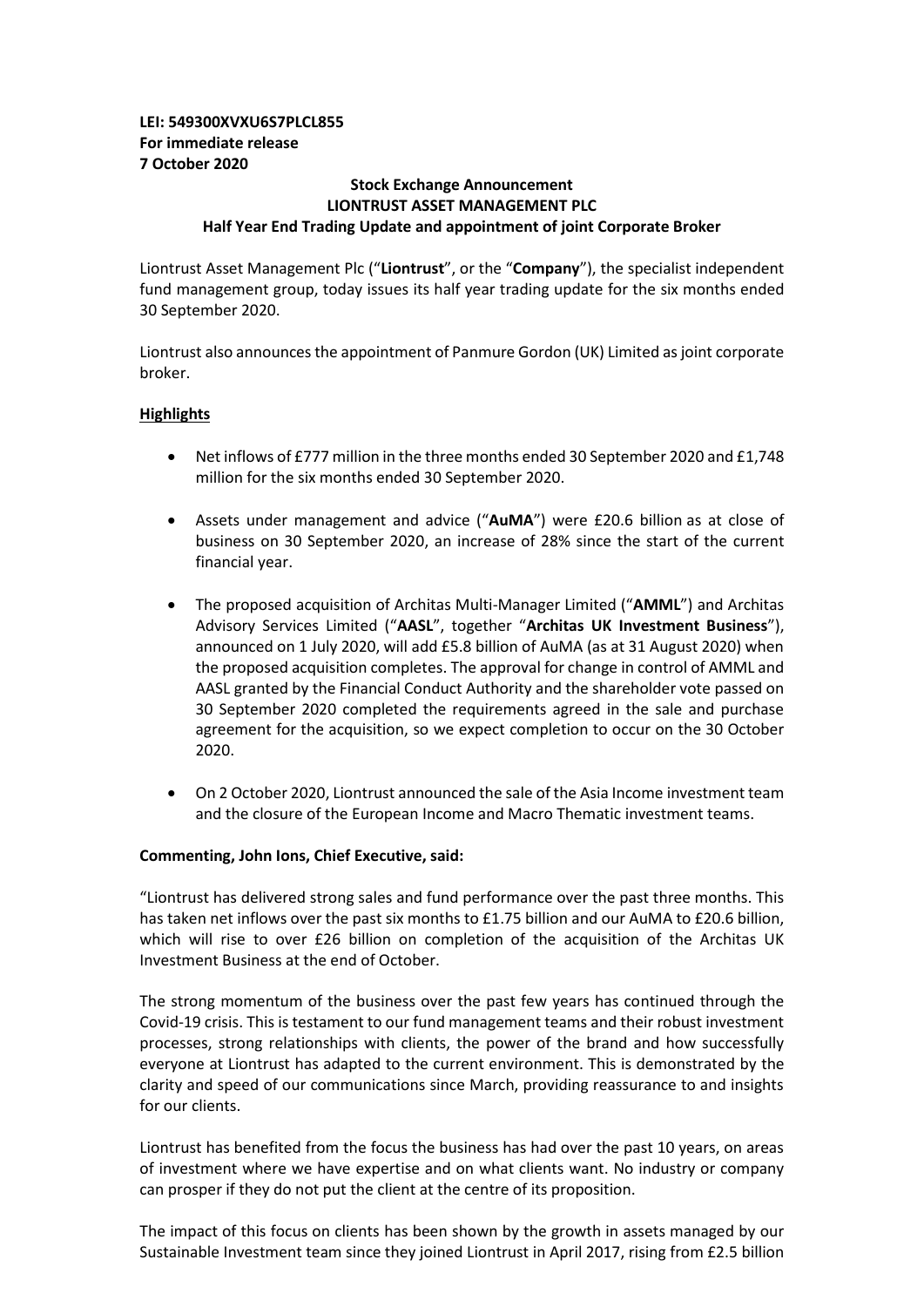to £7.5 billion. With an increasing number of people saving for their future, investors are demanding more from their investments in engaging companies and helping to deliver a cleaner, safer and healthier world for the future.

Our strength in this area is demonstrated by the fact that last week we held a virtual Sustainable Investment Conference which was watched live by around 450 wealth managers and advisers.

Liontrust's investment expertise was highlighted again when Anthony Cross and Julian Fosh were named jointly as Best Alpha Managers across all sectors at the FE Fundinfo Awards at the end of July and also won the Best Alpha Manager - UK Equities Award.

We have been reviewing our fund ranges as part of a strategic focus on where best to devote our resources over the next few years. This has led to Liontrust agreeing to the sale of the Asia Income Team and Fund to Somerset Capital Management and deciding to close the European Income and Macro Thematic investment teams.

I am positive about the outlook for both Liontrust and active management in general. Our industry can live up to its key role of deploying capital to enable the economy to grow even in the current challenging environment.

Liontrust can continue growing through the proven capability of our investment teams, strong sales and marketing and excellent communications with clients."

#### **Assets under management and advice**

On 30 September 2020, our AuMA stood at £20,598 million and were broken down by type and process as follows:

| <b>Process</b>           | Total  | <b>Institutional</b>     | <b>UK Retail</b> | <b>Multi-Asset</b> | <b>Offshore</b><br><b>Funds</b> |
|--------------------------|--------|--------------------------|------------------|--------------------|---------------------------------|
|                          | (fm)   | <u>(£m)</u>              | (£m)             | $(\text{fm})$      | <u>(£m)</u>                     |
| Economic Advantage       | 7,856  | 252                      | 7,408            |                    | 196                             |
| Sustainable Investment   | 7,466  | 45                       | 6.914            |                    | 507                             |
| Global Equity            | 2.491  | 195                      | 2,296            |                    | $\overline{\phantom{a}}$        |
| <b>Cashflow Solution</b> | 1,067  | 678                      | 338              |                    | 51                              |
| Multi-Asset              | 963    | $\overline{\phantom{a}}$ | ۰                | 963                | ٠                               |
| Global Fixed Income      | 755    | $\overline{\phantom{0}}$ | 332              |                    | 423                             |
| Total                    | 20,598 | 1,170                    | 17,288           | 963                | 1,177                           |

Note: Asia Income team AuMA is excluded as the investment team and funds are in the process of being transferred to Somerset Capital Management LLP or being closed. AuMA for the European Income team is included in Cashflow Solution investment team AuMA and Macro Thematic team AuMA is included in Global Equity investment team and Economic Advantage investment team AuMA.

#### **Flows**

The net inflows over the three months to 30 September 2020 are £777 million (2019: £642 million). A reconciliation of fund flows and AuMA over the three months to 30 September 2020 is as follows: **Offshore** 

|                            | Total<br>(f.m) | <b>Institutional</b><br>(fm) | <b>UK Retail</b><br><u>(£m)</u> | <b>Multi-Asset</b><br>(fm) | <b>Offshore</b><br><b>Funds</b><br><u>(£m)</u> |
|----------------------------|----------------|------------------------------|---------------------------------|----------------------------|------------------------------------------------|
| Opening AuMA - 1 July 2020 | 19,328         | 1.076                        | 16.201                          | 934                        | 1,117                                          |
| Net flows                  | 777            | 51                           | 648                             | 22                         | 56                                             |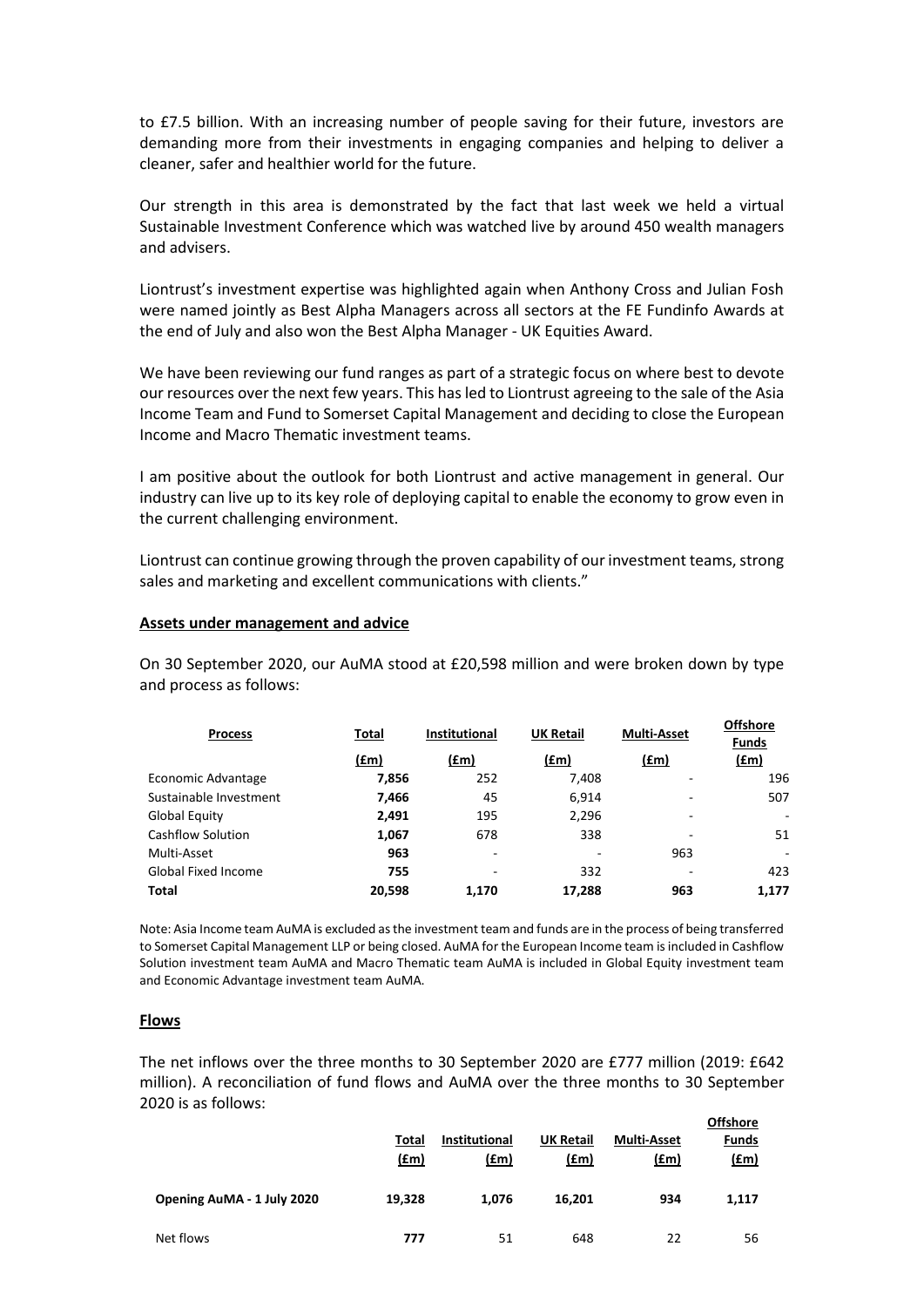| Market and Investment performance           | 590    | 43                       | 521    |     |       |
|---------------------------------------------|--------|--------------------------|--------|-----|-------|
| Acquisition/(Disposal) of AuMA <sup>1</sup> | (97)   | $\overline{\phantom{a}}$ | (82)   | -   | (15)  |
| Closing AuMA - 30 September 2020            | 20.598 | 1.170                    | 17.288 | 963 | 1.177 |

The net inflows over the six months to 30 September 2020 are £1,748 million (2019: £1,367 million). A reconciliation of fund flows and AuMA over the six months to 30 September 2020 is as follows: **Offshore** 

|                                                                                  | Total<br>$(\text{fm})$ | <b>Institutional</b><br><u>(£m)</u> | <b>UK Retail</b><br>$(\text{fm})$ | <b>Multi-Asset</b><br>(fm) | <b>Offshore</b><br><b>Funds</b><br>$(f_m)$ |
|----------------------------------------------------------------------------------|------------------------|-------------------------------------|-----------------------------------|----------------------------|--------------------------------------------|
| Opening AuMA - 1 April 2020                                                      | 16,078                 | 988                                 | 13,275                            | 840                        | 975                                        |
| Net flows                                                                        | 1,748                  | 50                                  | 1,607                             | 28                         | 63                                         |
| Market and Investment performance<br>Acquisition/(Disposal) of AuMA <sup>1</sup> | 2,869<br>(97)          | 132<br>٠                            | 2,488<br>(82)                     | 95<br>$\qquad \qquad -$    | 154<br>(15)                                |
| Closing AuMA - 30 September 2020                                                 | 20,598                 | 1.170                               | 17,288                            | 963                        | 1.177                                      |

<sup>1</sup> The sale of the Asia Income investment team was announced on 2 October 2020 and is expected to complete in the first quarter of 2021.

# **UK Retail Fund Performance (Quartile ranking)**

|                                        | <b>Quartile ranking</b><br>$-Since$<br>Launch/Manager<br><b>Appointed</b> | <b>Quartile</b><br>ranking -<br>5 year | <b>Quartile</b><br>ranking - 3<br>year | <b>Quartile</b><br>ranking -<br>1 year | Launch Date/<br><b>Manager</b><br><b>Appointed</b> |
|----------------------------------------|---------------------------------------------------------------------------|----------------------------------------|----------------------------------------|----------------------------------------|----------------------------------------------------|
| <b>Economic Advantage funds</b>        |                                                                           |                                        |                                        |                                        |                                                    |
| Liontrust UK Growth Fund               | $\mathbf{1}$                                                              | $\mathbf{1}$                           | $\mathbf{1}$                           | $\overline{2}$                         | 25/03/2009                                         |
| Liontrust Special Situations Fund      | $\mathbf{1}$                                                              | 1                                      | 1                                      | $\mathbf{1}$                           | 10/11/2005                                         |
| Liontrust UK Smaller Companies<br>Fund | $\mathbf{1}$                                                              | 1                                      | 1                                      | $\mathbf{1}$                           | 08/01/1998                                         |
| Liontrust UK Micro Cap Fund            | $\mathbf{1}$                                                              |                                        | $\mathbf{1}$                           | $\mathbf{1}$                           | 09/03/2016                                         |
| <b>Sustainable Future funds</b>        |                                                                           |                                        |                                        |                                        |                                                    |
| Liontrust Monthly Income Bond<br>Fund  | $\overline{2}$                                                            | $\overline{2}$                         | 4                                      | 3                                      | 12/07/2010                                         |
| Liontrust SF Managed Growth Fund       | $\mathbf{1}$                                                              | $\mathbf{1}$                           | $\mathbf{1}$                           | $\mathbf{1}$                           | 19/02/2001                                         |
| Liontrust SF Corporate Bond Fund       | $\mathbf{1}$                                                              | $\overline{2}$                         | 3                                      | $\overline{2}$                         | 20/08/2012                                         |
| Liontrust SF Cautious Managed<br>Fund  | $\mathbf{1}$                                                              | 1                                      | 1                                      | $\mathbf{1}$                           | 23/07/2014                                         |
| Liontrust SF Defensive Managed<br>Fund | $\mathbf{1}$                                                              | $\mathbf{1}$                           | $\mathbf{1}$                           | $\mathbf{1}$                           | 23/07/2014                                         |
| Liontrust SF European Growth Fund      | 1                                                                         | 1                                      | 1                                      | $\mathbf{1}$                           | 19/02/2001                                         |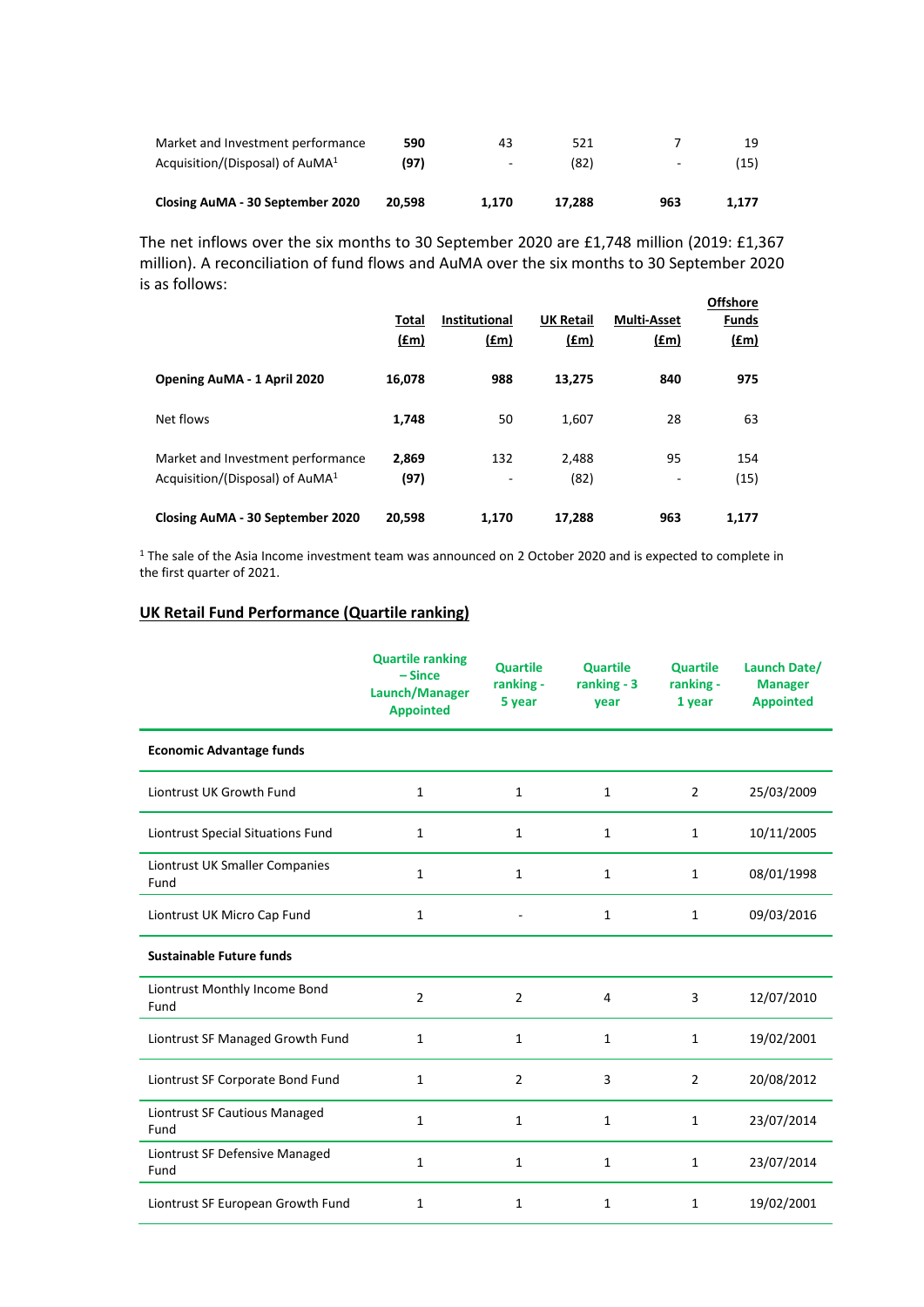| Liontrust SF Global Growth Fund            | 3              | 1              | 1            | $\mathbf{1}$   | 19/02/2001 |
|--------------------------------------------|----------------|----------------|--------------|----------------|------------|
| Liontrust SF Managed Fund                  | $\mathbf{1}$   | 1              | $\mathbf{1}$ | $\mathbf{1}$   | 19/02/2001 |
| Liontrust UK Ethical Fund                  | $\overline{2}$ | 1              | 1            | $\mathbf{1}$   | 01/12/2000 |
| Liontrust SF UK Growth Fund                | $\overline{2}$ | $\mathbf{1}$   | 1            | $\mathbf{1}$   | 19/02/2001 |
| Global Equity funds <sup>2</sup>           |                |                |              |                |            |
| Liontrust Balanced Fund                    | $\mathbf{1}$   | $\mathbf{1}$   | $\mathbf{1}$ | $\mathbf{1}$   | 31/12/1998 |
| Liontrust China Fund                       | $\overline{4}$ | 3              | 3            | 3              | 31/12/2004 |
| Liontrust Emerging Market Fund             | 3              | $\overline{2}$ | 3            | 3              | 30/09/2008 |
| Liontrust European Opportunities<br>Fund   | $\overline{2}$ | 4              | 4            | 4              | 29/11/2002 |
| Liontrust Global Smaller Companies<br>Fund | 1              | 1              | 1            | 1              | 01/07/2016 |
| Liontrust Global Alpha Fund                | 1              | $\mathbf{1}$   | $\mathbf{1}$ | $\mathbf{1}$   | 31/12/2001 |
| Liontrust Global Dividend Fund             | $\mathbf{1}$   | $\mathbf{1}$   | $\mathbf{1}$ | $\mathbf{1}$   | 20/12/2012 |
| Liontrust Global Equity Fund               | $\mathbf{1}$   | $\mathbf{1}$   | $\mathbf{1}$ | $\mathbf{1}$   | 31/12/2001 |
| Liontrust Global Technology Fund           | $\overline{2}$ |                | $\mathbf{1}$ | $\overline{2}$ | 15/12/2015 |
| Liontrust Income Fund                      | $\mathbf{1}$   | $\mathbf{1}$   | 1            | $\mathbf{1}$   | 31/12/2002 |
| Liontrust Japan Equity Fund                | $\overline{2}$ | $\overline{2}$ | 3            | $\overline{2}$ | 22/06/2015 |
| Liontrust Japan Opportunities Fund         | 1              | 4              | 4            | 4              | 30/09/2002 |
| Liontrust US Income Fund                   | 4              | 3              | 3            | 4              | 30/09/2010 |
| Liontrust US Opportunities Fund            | $\mathbf 1$    | $\overline{2}$ | $\mathbf 1$  | $\overline{2}$ | 31/12/2002 |
| <b>Cashflow Solution funds</b>             |                |                |              |                |            |
| Liontrust European Growth Fund             | $\mathbf{1}$   | $\overline{2}$ | 3            | $\overline{2}$ | 15/11/2006 |
| Liontrust Global Income Fund               | 4              | 4              | 4            | 4              | 03/07/2013 |

Source: Financial Express to 30 September 2020 as at 5 October 2020, bid-bid, total return, net of fees, based on primary share classes. The Liontrust UK Mid Cap Fund, Liontrust UK Opportunities Fund, Liontrust Asia Income Fund and funds previously managed by the European Income and Macro Thematic investment teams are excluded. Past performance is not a guide to future performance, investments can result in total loss of capital. The above funds are all UK authorised unit trusts or UK authorised ICVCs (primary share class).

<sup>2</sup> Liontrust Latin America Fund, Liontrust Russia Fund and Liontrust India Fund are not included as they are in IA sectors that are not rankable (e.g. Specialist and Unclassified) as it would not be a fair comparison to make.

### **Appointment of joint Corporate Broker**